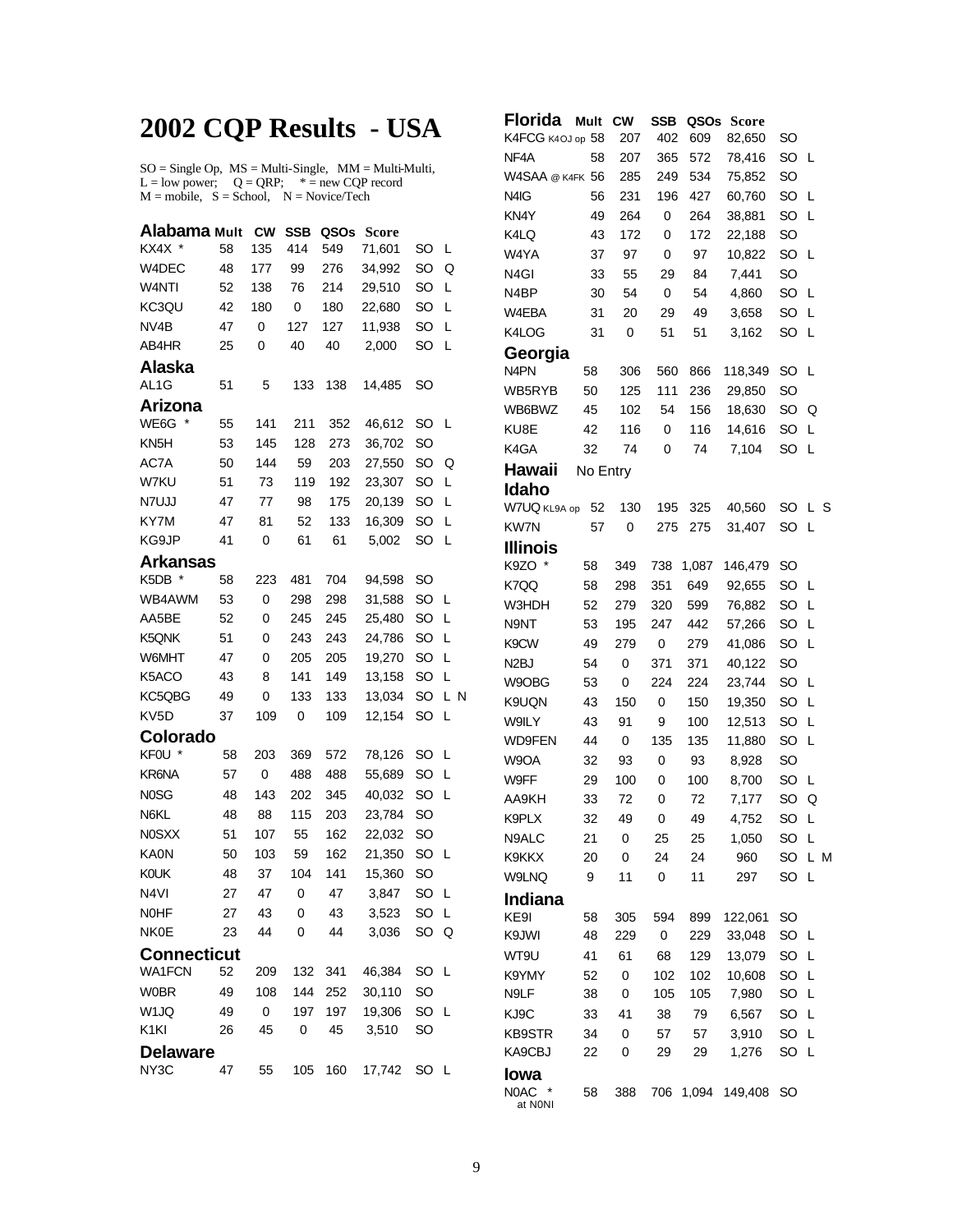| Kansas                        | Mult | <b>CW</b>   | <b>SSB</b> |         | QSOs Score   |               |    |     | <b>Minnesota</b>             |    | <b>CW</b>   | <b>SSB</b>   |        | QSOs Score |           |
|-------------------------------|------|-------------|------------|---------|--------------|---------------|----|-----|------------------------------|----|-------------|--------------|--------|------------|-----------|
| N0AG *                        | 56   | 74          | 511        | 585     | 69.720       | SO L          |    |     | K4IU                         | 57 | 213         | 275          | 488    | 67,858     | <b>SO</b> |
| <b>WB0YJT</b>                 | 51   | 88          | 225        | 313     | 36.414       | SO L          |    |     | <b>WA2MNO</b>                | 55 | 204         | 200          | 404    | 55,715     | SO        |
| WA5SWN                        | 48   | 0           | 155        | 155     | 14,880       | SO L          |    |     | <b>WAOMHJ</b>                | 53 | 108         | 175          | 283    | 35,801     | SO        |
| N0QE                          | 43   | 11          | 90         | 101     | 9,159        | SO L          |    |     | <b>WOAMT</b>                 | 48 | 79          | 122          | 201    | 23,088     | SO        |
| <b>Kentucky</b>               |      |             |            |         |              |               |    |     | <b>KI0RF</b>                 | 47 | $\mathbf 0$ | 108          | 108    | 10,199     | SO        |
| K4CMS *                       | 57   | $\mathbf 0$ | 729        | 729     | 83,106       | <b>SO</b>     |    |     | <b>K0HB</b>                  | 23 | 38          | $\mathbf{1}$ | 39     | 2,668      | SO        |
| KM4FO                         | 56   | 242         | 229        | 471     | 66,444       | SO L          |    |     | AK7J                         | 13 | 13          | 0            | 13     | 507        | SO        |
| K4BAM                         | 38   | 79          | 27         | 106     | 11,058       | SO            | -L |     | <b>Mississippi</b>           |    |             |              |        |            |           |
| WA4VAP                        | 33   | 0           | 72         | 72      | 4,752        | SO L          |    |     | N5KGY                        | 57 | 0           | 384          | 384    | 43,776     | <b>SO</b> |
| Louisiana                     |      |             |            |         |              |               |    |     | <b>Missouri</b>              |    |             |              |        |            |           |
| N5II *                        | 58   | 210         | 257        | 467     | 66,352       | SO L          |    |     | <b>KOJPL</b>                 | 58 | 266         | 387          | 653    | 91,263     | <b>SO</b> |
| N5YE                          | 58   | $\mathbf 0$ | 455        | 455     | 52,780       | SO L          |    |     | <b>K0AXU</b>                 | 55 | 103         | 309          | 412    | 50,985     | SO        |
| AF5P                          |      |             |            | 0       | 28,392       | <b>SO</b>     |    |     | W0YZZ                        | 43 | 64          | 72           | 136    | 14,448     | SO        |
| <b>Maine</b>                  |      |             |            |         |              |               |    |     | <b>ABOWA</b>                 | 42 | 0           | 158          | 158    | 13,272     | SO        |
| NY1S *                        | 57   | 289         | 219        | 508     | 74.442       | <b>SO</b>     | -L |     | <b>K0LWV</b>                 | 23 | 19          | 13           | 32     | 1,909      | SO        |
| K1PQS                         | 50   | 223         | 114        | 337     | 44.850       | <b>SO</b>     |    |     | WA0OTV                       | 15 | 21          | $\mathbf 0$  | 21     | 945        | SO        |
| <b>Maryland</b>               |      |             |            |         |              |               |    |     | <b>KC0GTR</b>                | 8  | $\mathbf 0$ | 9            | 9      | 144        | SO        |
| K4MUT                         | 57   | 179         | 190        | 369     | 52,269       | <b>SO</b>     | L  |     | <b>Montana</b>               |    |             |              |        |            |           |
| W3HAM                         | 50   | 21          | 112        | 133     | 14,350       | <b>SO</b>     |    |     | K7PGL                        | 58 | 159         | 250          | 409    | 56.666     | <b>SO</b> |
| K3TW                          | 39   | 53          | 49         | 102     | 10,023       | SO.           | Q  |     | <b>Nebraska</b>              |    |             |              |        |            |           |
| KB3HWA                        | 32   | 0           | 58         | 58      | 3.744        | SO            |    | L M | <b>NOWY</b>                  | 54 | 0           | 336          | 336    | 36,288     | <b>SO</b> |
| <b>Massachusetts</b>          |      |             |            |         |              |               |    |     | W8TM                         | 48 | 174         | 0            | 174    | 25,128     | SO        |
| NB <sub>1</sub> B *           | 58   | 316         | 587        | 903     | 123,076      | <sub>SO</sub> |    |     | KOIL                         | 53 | 0           | 171          | 171    | 18,126     | SO        |
| W1ZT                          | 58   | 238         | 164        | 402     | 60,523       | <b>SO</b>     |    |     | <b>KC0HMJ</b>                | 45 | 0           | 111          | 111    | 9,990      | SO        |
| K <sub>1</sub> RC             | 51   | 133         | 71         | 204     | 27,591       | SO            | Q  |     | <b>K0FPM</b>                 | 14 | 19          | $\mathbf 0$  | 19     | 798        | SO        |
| K5ZD                          | 48   | 104         | 95         | 199     | 24,096       | <b>SO</b>     |    |     | <b>Nevada</b>                |    |             |              |        |            |           |
| W1SRG                         | 52   | 0           | 231        | 231     | 24,024       | <b>MS</b>     |    |     | NK7C                         | 46 | 0           | 211          | 211    | 19,458     | <b>SO</b> |
| W <sub>1</sub> RZF            | 54   | 44          | 154        | 198     | 23,760       | <b>SO</b>     |    |     | <b>KC7NUP</b>                | 43 | 61          | 46           | 107    | 11,868     | <b>SO</b> |
| K <sub>1</sub> GU             | 32   | 36          | 41         | 77      | 6,080        | <b>SO</b>     |    |     | <b>New Hampshire</b>         |    |             |              |        |            |           |
| <b>Michigan</b>               |      |             |            |         |              |               |    |     | N <sub>1</sub> TT            | 55 | 145         | 170          | 315    | 42,625     | <b>SO</b> |
| $***$<br><b>UM8W</b>          | 58   | 404         | 784        | 1188    | 161,385      | SO            | L  |     | W1END                        | 42 | 174         | 0            | 174    | 21,924     | SO        |
| K8IR                          | 55   | 307         | 345        | 652     | 88,605       | SO L          |    |     | WA1Z                         | 37 | 56          | 54           | 110    | 10,267     | SO        |
| K8CC                          | 58   | 201         | 225        | 426     | 61,161       | <b>SO</b>     |    |     | W1LZ                         | 15 | $\mathbf 0$ | 19           | 19     | 570        | SO        |
| N8NX                          | 56   | 84          | 259        | 343     | 43,120       | SO L          |    |     | W6FC/1                       | 30 | 0           | 52           | 52     | 3,120      | <b>MS</b> |
| N <sub>8</sub> K <sub>R</sub> | 57   | 87          | 245        | 332     | 42,949       | SO            | L  |     | +KB1HIP<br><b>New Jersey</b> |    |             |              |        |            |           |
| KC8LTL                        | 51   | 153         |            | 125 278 | 36,286       | SO Q          |    |     | K5KG                         | 55 | 129         | 163          | 292    | 39,215     | SO        |
| K8GT                          | 47   | 99          | 103        | 202     | 23,641       | SO L          |    |     | W2LE                         | 51 | 136         | 86           | 222    | 29,631     | SO        |
| K8AAX                         | 41   | 80          | 62         | 142     | 14,965       | SO L          |    |     | WA2VQV                       | 44 | 198         | $\pmb{0}$    | 198    | 26,136     | SO        |
| K8CV                          | 38   | 117         | $\pmb{0}$  | 117     | 13,338       | SO L          |    |     | W2UDT                        | 38 | 56          | 52           | 108    | 10,374     | SO        |
| KT8X                          | 39   | 61          | 44         | 105     | 10,569       | SO L          |    |     | K2EWA                        | 42 | $\pmb{0}$   | 101          | 101    | 8,484      | SO        |
| W8WVU                         | 33   | 66          | 0          | 66      | 6,534        | SO L          |    |     | W2CVW                        | 27 | 44          | 6            | $50\,$ | 3,888      | SO        |
| W8RU                          | 22   | 26          | 0          | 26      | 1,716        | SO L          |    |     | WA2BMH                       | 25 | 49          | $\mathbf{1}$ | 50     | 3,725      | SO        |
| K8CAR                         | 10   | 0           | 19         | 19      | 380          | SO L          |    |     | W2LRO                        | 30 | 13          | 36           | 49     | 3,330      | <b>SO</b> |
|                               |      |             |            |         | <b>XX71.</b> |               |    |     |                              |    |             |              |        |            |           |

Thanks to all those with good ears to pull me out. What grand fun, CU next year. WC7S

All-in-all it was fun and a good warmup for SS. Was still able to pick apples, go to church, watch the Bills lose to some CA team, and take my son to his hockey game.

N2CU

Propagation was good and the contest was great. I proved that my 80 meter dipole stinks on 10 meters. KK4R

| WA2MNO               | 55 | 204 | 200 | 404    | 55,715 | SO | L   |
|----------------------|----|-----|-----|--------|--------|----|-----|
| WAOMHJ               | 53 | 108 | 175 | 283    | 35,801 | SO |     |
| <b>W0AMT</b>         | 48 | 79  | 122 | 201    | 23,088 | SO | L   |
| <b>KI0RF</b>         | 47 | 0   | 108 | 108    | 10,199 | SO | L   |
| <b>KOHB</b>          | 23 | 38  | 1   | 39     | 2,668  | SO | L   |
| AK7J                 | 13 | 13  | 0   | 13     | 507    | SO | L   |
| <b>Mississippi</b>   |    |     |     |        |        |    |     |
| N5KGY                | 57 | 0   | 384 | 384    | 43,776 | SO | -L  |
| <b>Missouri</b>      |    |     |     |        |        |    |     |
| <b>KOJPL</b>         | 58 | 266 | 387 | 653    | 91,263 | SO |     |
| K0AXU                | 55 | 103 | 309 | 412    | 50,985 | SO | L   |
| W0YZZ                | 43 | 64  | 72  | 136    | 14,448 | SO | L   |
| <b>ABOWA</b>         | 42 | 0   | 158 | 158    | 13,272 | SO | L   |
| <b>K0LWV</b>         | 23 | 19  | 13  | 32     | 1,909  | SO | L   |
| WA0OTV               | 15 | 21  | 0   | 21     | 945    | SO |     |
| <b>KC0GTR</b>        | 8  | 0   | 9   | 9      | 144    | SO | L   |
| Montana              |    |     |     |        |        |    |     |
| K7PGL                | 58 | 159 | 250 | 409    | 56,666 | SO | L   |
| <b>Nebraska</b>      |    |     |     |        |        |    |     |
| <b>NOWY</b>          | 54 | 0   | 336 | 336    | 36,288 | SO | L   |
| W8TM                 | 48 | 174 | 0   | 174    | 25,128 | SO | Q   |
| KOIL                 | 53 | 0   | 171 | 171    | 18,126 | SO | L   |
| <b>KC0HMJ</b>        | 45 | 0   | 111 | 111    | 9,990  | SO | L M |
| <b>K0FPM</b>         | 14 | 19  | 0   | 19     | 798    | SO |     |
| <b>Nevada</b>        |    |     |     |        |        |    |     |
| NK7C                 | 46 | 0   | 211 | 211    | 19,458 | SO |     |
| <b>KC7NUP</b>        | 43 | 61  | 46  | 107    | 11,868 | SO | L   |
| <b>New Hampshire</b> |    |     |     |        |        |    |     |
| N <sub>1</sub> TT    | 55 | 145 | 170 | 315    | 42,625 | SO | L   |
| W1END                | 42 | 174 | 0   | 174    | 21,924 | SO | L   |
| WA1Z                 | 37 | 56  | 54  | 110    | 10,267 | SO | L   |
| W1LZ                 | 15 | 0   | 19  | 19     | 570    | SO | L   |
| W6FC/1<br>+KB1HIP    | 30 | 0   | 52  | 52     | 3,120  | ΜS | L   |
| <b>New Jersey</b>    |    |     |     |        |        |    |     |
| K5KG                 | 55 | 129 | 163 | 292    | 39,215 | SO |     |
| W2LE                 | 51 | 136 |     | 86 222 | 29,631 | SO |     |
| WA2VQV               | 44 | 198 | 0   | 198    | 26,136 | SO | L   |
| W2UDT                | 38 | 56  | 52  | 108    | 10,374 | SO |     |
| K2EWA                | 42 | 0   | 101 | 101    | 8,484  | SO |     |
| W2CVW                | 27 | 44  | 6   | 50     | 3,888  | SO | L   |
| WA2BMH               | 25 | 49  | 1   | 50     | 3,725  | SO | L   |
| W2LRO                | 30 | 13  | 36  | 49     | 3,330  | SO | L   |
| KC2FBK               | 18 | 0   | 24  | 24     | 864    | SO | L   |

Operated mobile on Sunday while driving to Athens, OH to visit my daughter at Ohio University. It was a good way to spend the time on the road! K8MR

I had fun, I got my clean sweep, I won something (T-shirt qualification), nothing broke. What could be better than that? K6GT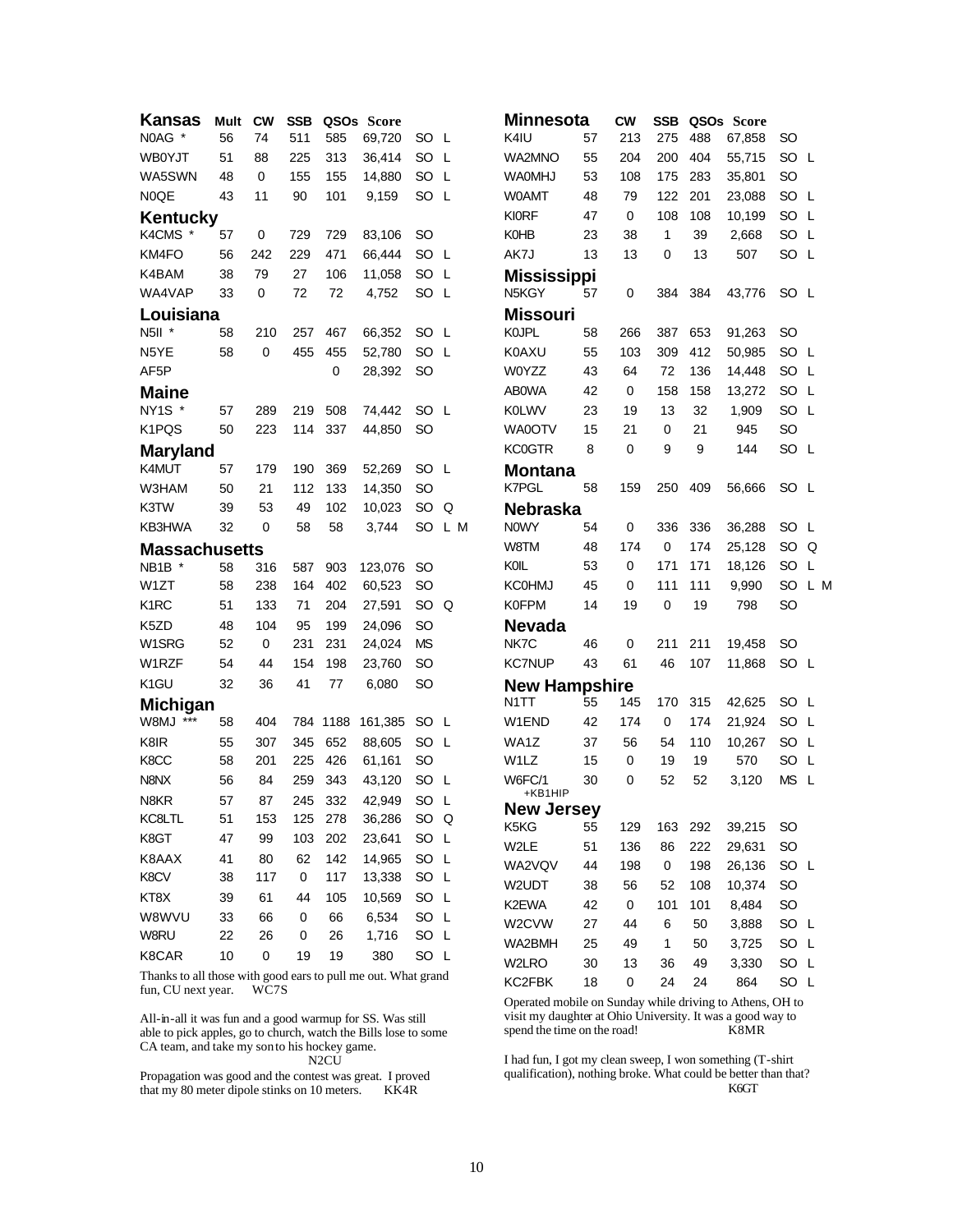| <b>New Mexico</b>               |          | <b>CW</b>   | <b>SSB</b>                 |           | QSO <sub>s</sub> Score |              |        | Pennsylvania cw       |    |                | <b>SSB</b>     |     | QSO <sub>s</sub> Score |                 |  |
|---------------------------------|----------|-------------|----------------------------|-----------|------------------------|--------------|--------|-----------------------|----|----------------|----------------|-----|------------------------|-----------------|--|
| K5AM                            | 28       | 0           | 39                         | 39        | 2,184                  | SO           |        | N3RJ                  | 55 | 203            | 265            | 468 | 62,645                 | SO              |  |
| <b>New York</b>                 |          |             |                            |           |                        |              |        | AA3ZV                 | 52 | 340            | 0              | 340 | 53,040                 | SO L            |  |
| N2CU *                          | 58       | 346         | 315                        | 661       | 96,744                 | SO L         |        | W3BBO                 | 50 | 276            | 0              | 276 | 41,400                 | SO Q            |  |
| WA1KKM                          | 56       | 255         | 201                        | 456       | 65,408                 | <b>SO</b>    |        | W3IQ                  | 54 | 149            | 158            | 307 | 41,337                 | <b>SO</b>       |  |
| W <sub>2</sub> W <sub>C</sub>   | 57       | 182         | 255                        | 437       | 60,192                 | SO L         |        | AA3ML                 | 52 | 124            | 109            | 233 | 30,680                 | SO L            |  |
| NK7C                            | 46       | 0           | 211                        | 211       | 19,458                 | SO           |        | KC3M                  | 51 | 118            | 100            | 218 | 28,330                 | SO L            |  |
| W <sub>2</sub> YK               | 49       | 60          | 93                         | 153       | 17,934                 | <b>SO</b>    |        | NA3V                  | 46 | 156            | 66             | 222 | 27,600                 | SO L            |  |
| K <sub>2</sub> S <sub>X</sub>   | 45       | 79          | 62                         | 141       | 16,245                 | <b>SO</b>    |        | N <sub>3</sub> FR     | 47 | 55             | 119            | 174 | 19,011                 | SO L            |  |
| NA <sub>2</sub> X               | 47       | 75          | 51                         | 126       | 15,369                 | SO L         |        | W3AG                  | 45 | 100            | 54             | 154 | 18,427                 | SO L            |  |
| WA2BQI                          | 34       | 120         | 0                          | 120       | 12,240                 | SO L         |        | WA3HAE                | 43 | 88             | 69             | 157 | 17,286                 | SO L            |  |
| <b>KC7NUP</b>                   | 43       | 61          | 46                         | 107       | 11,868                 | SO L         |        | W3BYX                 | 42 | 70             | 75             | 145 | 15,120                 | <b>SO</b>       |  |
| W <sub>2</sub> W <sub>B</sub>   | 35       | 53          | 67                         | 120       | 10,342                 | SO L         |        | K3WW                  | 45 | 37             | 92             | 129 | 13,387                 | <b>SO</b>       |  |
| WB2LOS                          | 30       | 11          | 32                         | 43        | 2,910                  | SO L         |        | KC3LV                 | 50 | 0              | 113            | 113 | 11,300                 | SO L            |  |
| <b>North Carolina</b>           |          |             |                            |           |                        |              |        | WB3DOM                | 35 | 52             | 46             | 98  | 8,732                  | SO L            |  |
| KO7X @ KI7WX 58                 |          | 315         | 300                        | 615       | 89,610                 | SO           |        | K3VX                  | 35 | 73             | $\overline{7}$ | 80  | 8,207                  | SO L            |  |
| N <sub>4</sub> CW               | 57       | 254         | 223                        | 477       | 68,856                 | <b>SO</b>    |        | K3MD                  | 36 | 22             | 75             | 97  | 7,830                  | <b>SO</b>       |  |
| N <sub>4</sub> IJ               | 42       | 186         | 0                          | 186       | 23,436                 | SO Q         |        | N3NZ                  | 30 | 74             | 0              | 74  | 6,660                  | SO L            |  |
| N <sub>4</sub> N <sub>TO</sub>  | 47       | 126         | 44                         | 170       | 21,949                 | <b>SO</b>    |        | AD8J                  | 38 | 32             | 36             | 68  | 6,384                  | SO L            |  |
| WF4DD                           | 49       | $\mathbf 0$ | 202                        | 202       | 19,796                 | SO.          | L S    | WA3AAN                | 30 | 50             | 0              | 50  | 4,545                  | SO L            |  |
| KG4CZU op                       |          |             |                            |           |                        |              |        | KC3XD                 | 33 | 0              | 63             | 63  | 4,158                  | SO L            |  |
| N4UOH<br>W2VMX                  | 38<br>12 | 117         | $\mathbf 0$<br>$\mathbf 0$ | 117<br>16 | 13,338                 | SO L<br>SO L |        | K3TX                  | 25 | 38             | 0              | 38  | 2,850                  | SO L            |  |
|                                 |          | 16          |                            |           | 576                    |              |        | K3JHT                 | 24 | 37             | 0              | 37  | 2,664                  | SO L            |  |
| <b>North Dakota</b>             |          |             |                            |           |                        |              |        | N3IKO                 | 25 | 0              | 49             | 49  | 2,475                  | SO L            |  |
| <b>K0UD</b>                     | 52       | 49          | 262                        | - 311     | 34,970                 | SO L         |        | WB3AAL                | 13 | 15             | 0              | 15  | 585                    | SO <sub>Q</sub> |  |
| Ohio                            |          |             |                            |           |                        |              |        | WA3JXW                | 3  | 3              | $\mathbf 0$    | 3   | 27                     | SO L            |  |
| N8BJQ <sup>*</sup>              | 58       | 280         |                            | 592 872   | 117,392                | SO.          |        | <b>Rhode Island</b>   |    |                |                |     |                        |                 |  |
| W8GN                            | 58       | 349         | 387 736                    |           | 105,676                | SO           |        | W <sub>1</sub> OP     | 58 | 0              | 405            | 405 | 47,038                 | SO              |  |
| N9AG@N8NR                       | 58       | 195         | 411 606                    |           | 81,606                 | SO           |        | K1PLX op              |    |                |                |     |                        |                 |  |
| K8MR                            | 55       | 147         | 250                        | 397       | 51,892                 | SO           |        | <b>South Carolina</b> |    |                |                |     |                        |                 |  |
| W8KNO                           | 48       | 0           | 219                        | 219       | 21,024                 | SO L         |        | WA8OJR                | 44 | 87             | 50             | 137 | 15,884                 | SO L            |  |
| N8KM                            | 52       | 0           | 146                        | 146       | 15,184                 | <b>SO</b>    |        | K0COP                 | 38 | 117            | $\mathbf 0$    | 117 | 13,395                 | <b>SO</b>       |  |
| K8MADK8MR op                    | 40       | 70          | 67                         | 137       | 13,760                 | SO.          | L M    | <b>South Dakota</b>   |    |                | No Entry       |     |                        |                 |  |
| WK8U                            | 44       | 0           | 151                        | 151       | 13,288                 | SO L         |        | <b>Tennessee</b>      |    |                |                |     |                        |                 |  |
| W8CDA                           | 37       | 71          | 37                         | 108       | 10,711                 | SO L         |        | K4RO                  | 58 | 172            | 743            | 915 | 116,116                | SO L            |  |
| W8IDM                           | 34       | 83          | $\mathbf 0$                | 83        | 8,466                  | SO L         |        | N8UM                  | 57 | 367            | 322            | 689 | 99,550                 | SO L            |  |
| KB8TPT                          | 26       | 0           | 42                         | 42        | 2,184                  | SO           | L      | K4BEV                 | 58 | 255            | 263            | 518 | 74,878                 | SO L            |  |
| N8ZR                            | 21       | 0           | 31                         | 31        | 1,302                  |              | SO L M | <b>K0EJ</b>           | 55 | 163            | 410 573        |     | 71,995                 | SO L            |  |
| <b>Oklahoma</b>                 |          |             |                            |           |                        |              |        | NY4N                  | 56 | 226            | 249            | 475 | 65,912                 | SO L            |  |
| KOCIE *                         | 57       | 223         | 276                        | 499       | 69,597                 | SO L         |        | NA4K                  | 57 | 240            | 207            | 447 | 64,638                 | SO L            |  |
| W5PUF                           | 53       | $\pmb{0}$   | 251                        | 251       | 26,659                 | SO L         |        | K4BP                  | 57 | $\pmb{0}$      | 342            | 342 | 39,045                 | <b>SO</b>       |  |
| K5CM                            | 44       | 72          | 70                         | 142       | 15,730                 | <b>SO</b>    |        | W4DAN                 | 53 | 86             | 210            | 296 | 36,066                 | SO L            |  |
| <b>NE0P</b>                     | 43       | 46          | 65                         | 111       | 11,588                 | SO Q         |        | NQ4U                  | 54 | 0              | 332            | 332 | 35,910                 | SO L            |  |
| Oregon                          |          |             |                            |           |                        |              |        | WO4O                  | 57 | 65             | 187            | 252 | 32,433                 | SO L            |  |
| KI7Y                            | 54       | 282         | 153                        | 435       | 62,208                 | SO L         |        | W4TDB                 | 54 | $\overline{c}$ | 264            | 266 | 28,836                 | SO L            |  |
| KU7K                            | 43       | 13          | 119                        | 132       | 12,018                 | SO L         |        | W4HZD                 | 43 | 166            | $\pmb{0}$      | 166 | 21,414                 | SO L            |  |
| AC7RF                           | 38       | 0           | 123                        | 123       | 9,348                  | SO L         |        | W4TYU                 | 38 | 157            | 0              | 157 | 17,898                 | SO L            |  |
| N7VS                            | 41       | 37          | 57                         | 94        | 9,225                  | SO L         |        | W4NZ                  | 41 | 100            | 41             | 141 | 15,662                 | SO L            |  |
| W7WVF                           | 38       | $\pmb{0}$   | 110                        | 110       | 8,360                  | <b>SO</b>    |        | WA4JA                 | 44 | $\pmb{0}$      | 109            | 109 | 9,636                  | SO L            |  |
| K6HY                            | 20       | 36          | $\,$ 5 $\,$                | 41        | 2,360                  | SO L         |        | WN4M                  | 39 | 1              | 102            | 103 | 8,073                  | SO L            |  |
|                                 |          |             |                            |           |                        |              |        | KG4SSP                | 29 | 0              | 45             | 45  | 2,610                  | SO              |  |
| Great activity from California! |          |             |                            | N9AG      |                        |              |        | KE4OAR                | 25 | 0              | 40             | 40  | 2,000                  | SO L            |  |